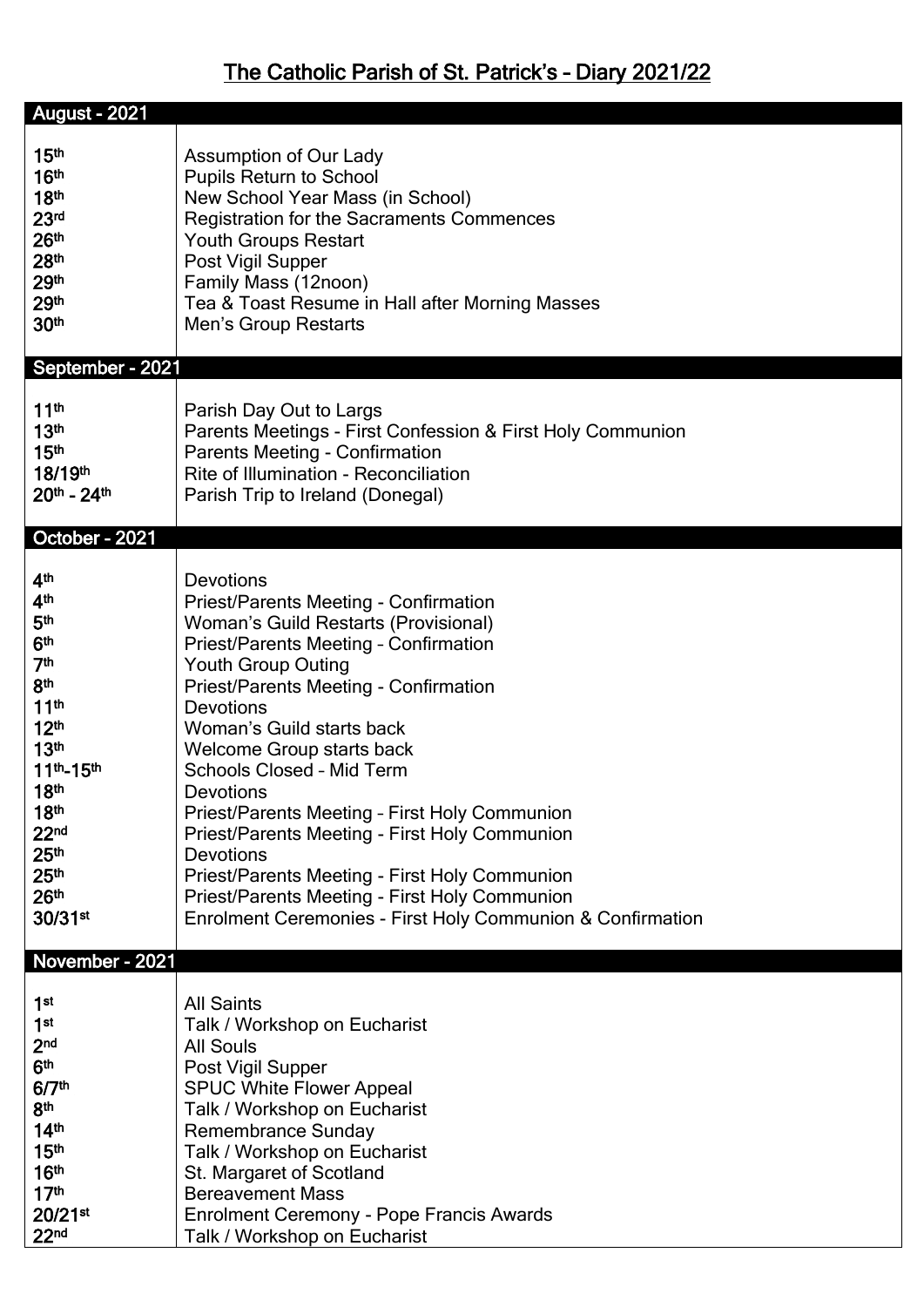| 25 <sup>th</sup>      | <b>Youth Group Outing</b>                            |
|-----------------------|------------------------------------------------------|
| 26 <sup>th</sup>      | Youth Group Leaders Meeting                          |
| 28 <sup>th</sup>      | <b>First Sunday of Advent</b>                        |
| 29th                  | Talk / Workshop on Eucharist                         |
| 30 <sup>th</sup>      | St. Andrew of Scotland                               |
| December - 2021       |                                                      |
| 1 <sup>st</sup>       | <b>Candlelit Mass - PFA Led</b>                      |
| 5 <sup>th</sup>       | Senior Citizens Christmas Party                      |
| 8 <sup>th</sup>       | Candlelit Mass - Children's Liturgy Led              |
| <b>gth</b>            | <b>Youth Group Christmas Party</b>                   |
| $10/12$ <sup>th</sup> | <b>Forty Hours Adoration</b>                         |
| $11/12$ <sup>th</sup> | Presentation of the Gospel - Confirmation            |
| 15 <sup>th</sup>      | <b>Candlelit Mass</b>                                |
| 22 <sub>nd</sub>      | <b>Candlelit Mass</b>                                |
| 25 <sup>th</sup>      | Christmas Day                                        |
| <b>January - 2022</b> |                                                      |
| 1 <sup>st</sup>       | Mary, Mother of God                                  |
| <b>gth</b>            | <b>Children's Liturgy Party</b>                      |
| 10 <sup>th</sup>      | Schools Re-Open                                      |
| 13 <sup>th</sup>      | <b>Youth Groups Restart</b>                          |
| 15 <sup>th</sup>      | Post Vigil Supper                                    |
| 22 <sub>nd</sub>      | Music Day at Gillis, Edinburgh                       |
| 29/30th               | Rite of Signing of the Cross - Confession            |
| 31 <sup>st</sup>      | Parents Meetings - Confession & First Holy Communion |
| February - 2022       |                                                      |
| 2 <sub>nd</sub>       | <b>Parents Meeting - Confirmation</b>                |
| 5th                   | Children's Liturgy Day at Gillis, Edinburgh          |
| 10 <sup>th</sup>      | Youth Group Trip                                     |
| 19th                  | Bioethics Day at Gillis, Edinburgh                   |
| 21 <sup>st</sup>      | Tour of the Church - Reconciliation                  |
| 26 <sup>th</sup>      | Race Night - (Youth Group)                           |
| 26/27th               | Rite of Presentation of the Creed - Confirmation     |
| 28 <sup>th</sup>      | Tour of the Church - First Holy Communion            |
| <b>March - 2022</b>   |                                                      |
| 2 <sub>nd</sub>       | Ash Wednesday                                        |
| 4 <sup>th</sup>       | <b>Stations of the Cross</b>                         |
| 5 <sup>th</sup>       | <b>First Confession Workshop</b>                     |
| 7 <sup>th</sup>       | Stations of the Cross - PFA Led                      |
| 11 <sup>th</sup>      | <b>Stations of the Cross</b>                         |
| 14 <sup>th</sup>      | <b>First Confessions</b>                             |
| 17 <sup>th</sup>      | St. Patrick's Day                                    |
| 18th                  | <b>Stations of the Cross</b>                         |
| 19 <sup>th</sup>      | St. Patrick's Night Social in Hall                   |
| 21 <sup>st</sup>      | Stations of the Cross - Children's Liturgy           |
| 25 <sup>th</sup>      | <b>Stations of the Cross</b>                         |